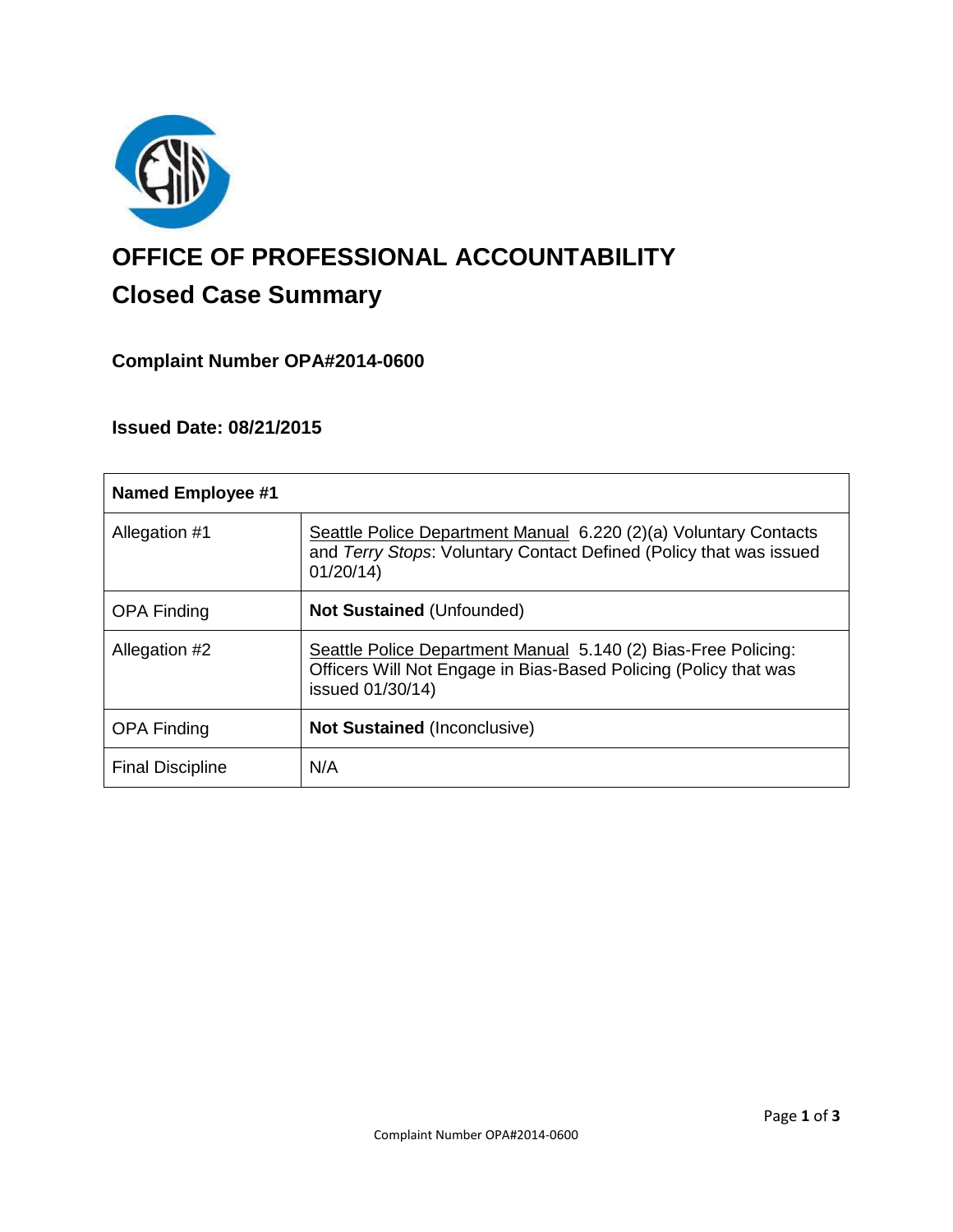| <b>Named Employee #2</b> |                                                                                                                                                        |
|--------------------------|--------------------------------------------------------------------------------------------------------------------------------------------------------|
| Allegation #1            | Seattle Police Department Manual 6.220 (2)(a) Voluntary Contacts<br>and Terry Stops: Voluntary Contact Defined (Policy that was issued<br>01/20/14     |
| <b>OPA Finding</b>       | <b>Not Sustained (Training Referral)</b>                                                                                                               |
| Allegation #2            | Seattle Police Department Manual 5.140 (2) Bias-Free Policing:<br>Officers Will Not Engage in Bias-Based Policing (Policy that was<br>issued 01/30/14) |
| <b>OPA Finding</b>       | <b>Not Sustained (Inconclusive)</b>                                                                                                                    |
| <b>Final Discipline</b>  | N/A                                                                                                                                                    |

# **INCIDENT SYNOPSIS**

A Field Training Officer and a Student Officer were working patrol and noticed someone sitting in a car pulled over to the side. They made contact with the driver of the vehicle. They told the driver that he could return to his vehicle. The moved away from the car and had a conversation on the sidewalk.

# **COMPLAINT**

The complainant alleged that he was subjected to racial profiling and harassment when he was seized by the named employees while he was sitting in his parked vehicle. He was directed to return to his vehicle by one of the employees and both stood outside of his vehicle without taking any law enforcement actions.

# **INVESTIGATION**

The OPA investigation included the following actions:

- 1. Review of the complaint form
- 2. Interview of the complainant
- 3. Review of In-Car Video
- 4. Search for and review of all relevant records and other evidence
- 5. Interviews of SPD employees